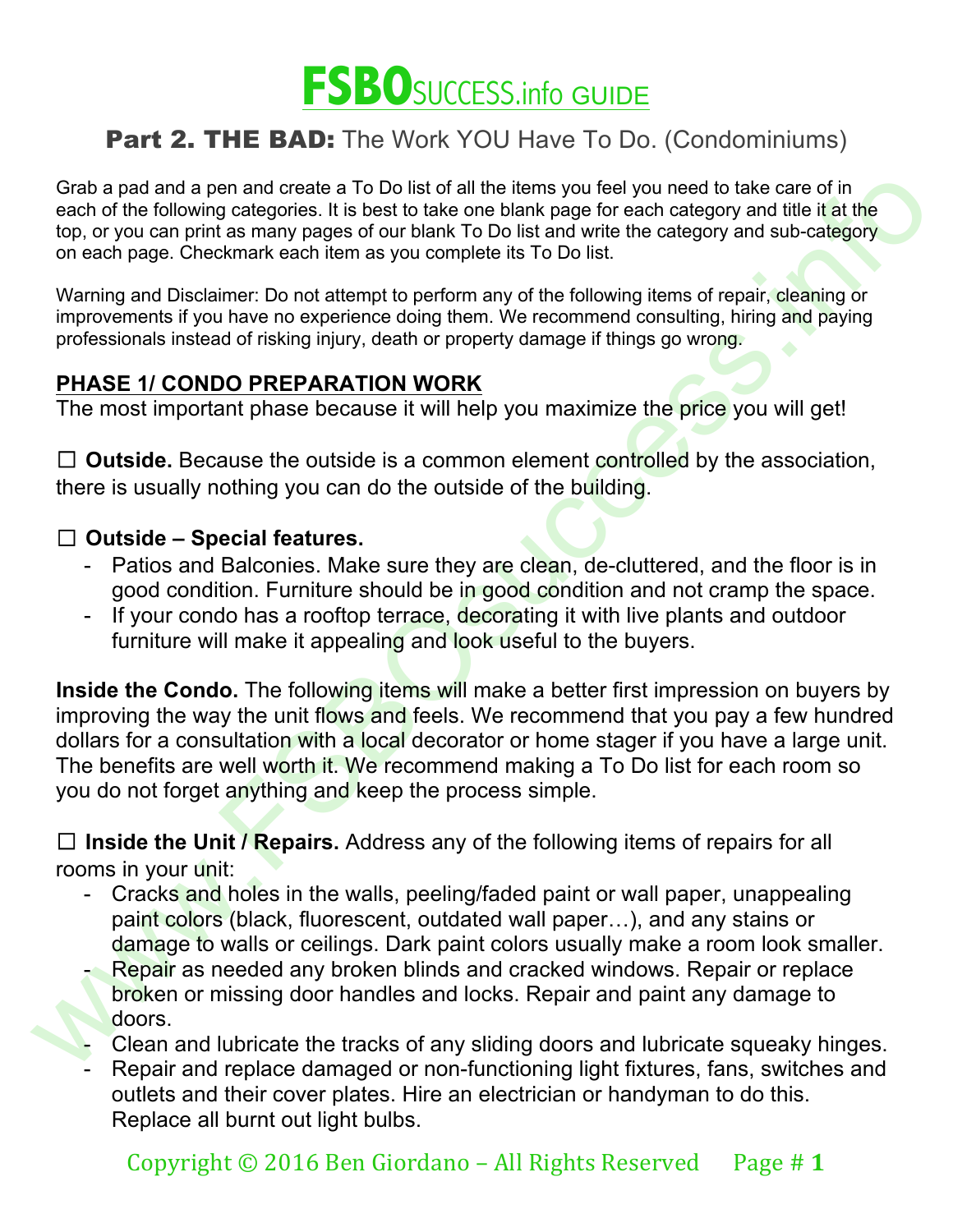

- Repair and paint any damaged baseboards.

Repair and paint any dramaged baseboards.<br>  $\square$  Inside the Unit / De-Clutter, You may need to rent a storage for the items you<br>
cannot part with or donate liems, or throw away the worthless stuff. Remove any dutter<br>
that ☐ **Inside the Unit / De-Clutter.** You may need to rent a storage for the items you cannot part with or donate items or throw away the worthless stuff. Remove any clutter that may include boxes, excess or bulky furniture that may be in the way of visitors or that make the rooms look smaller. Simple is better. Remove old mail, excess knickknacks and any items that may be offensive. Your goal is to sell and move, so get a head start and make your move easier by getting rid of the useless stuff accumulated over the years and the stuff you will not need or want in your next place.

□ **Inside the Unit / Decoration.** You want the buyers to stay focused on the unit not on your personal life and choices.

- Keep in mind that not everybody likes dead animals/hunting trophies, naked/sexual art (children might be present) or weapons.
- Items flaunting your religion, political affiliations and sexual orientation may become a distraction to potential buyers or worse, turn them off.
- Your personal photos will naturally attract the attention of visitors away from the unit. Let's not distract them from the unit!
- Address any window coverings that may be out of style, unattractive or that darken a room.

☐ **Inside the Unit / Kitchen.** The kitchen is one of the most important rooms and requires special attention.

- Clear up counter tops. Small appliances, clutter and accumulated old mail and magazines will hide any beautiful quartz or granite counters and make the kitchen look like it does not have enough counter space.
- Address any broken, rusted or damaged appliances.
- Clean up the inside and outside of your range, oven, stove, refrigerator, dishwasher, microwave…
- Clean up your trash container, sink, faucet, counters, and cabinets.
- Repair any leaky faucet, broken cabinet hinges, and obvious damage.

**□ Inside the Unit / Bathrooms.** Bathrooms are very important and can turn off potential buyers if they do not look and smell clean.

- Repair anything broken or leaking.
- Clean up toilet bowls, sinks, tubs and showers. Use a mold/mildew cleaner to remove unsightly stains on grout. (Follow all safety instructions for the product).
- Clean mirrors, windows, walls, floors, and any glass doors.

Copyright  $\odot$  2016 Ben Giordano – All Rights Reserved Page # 2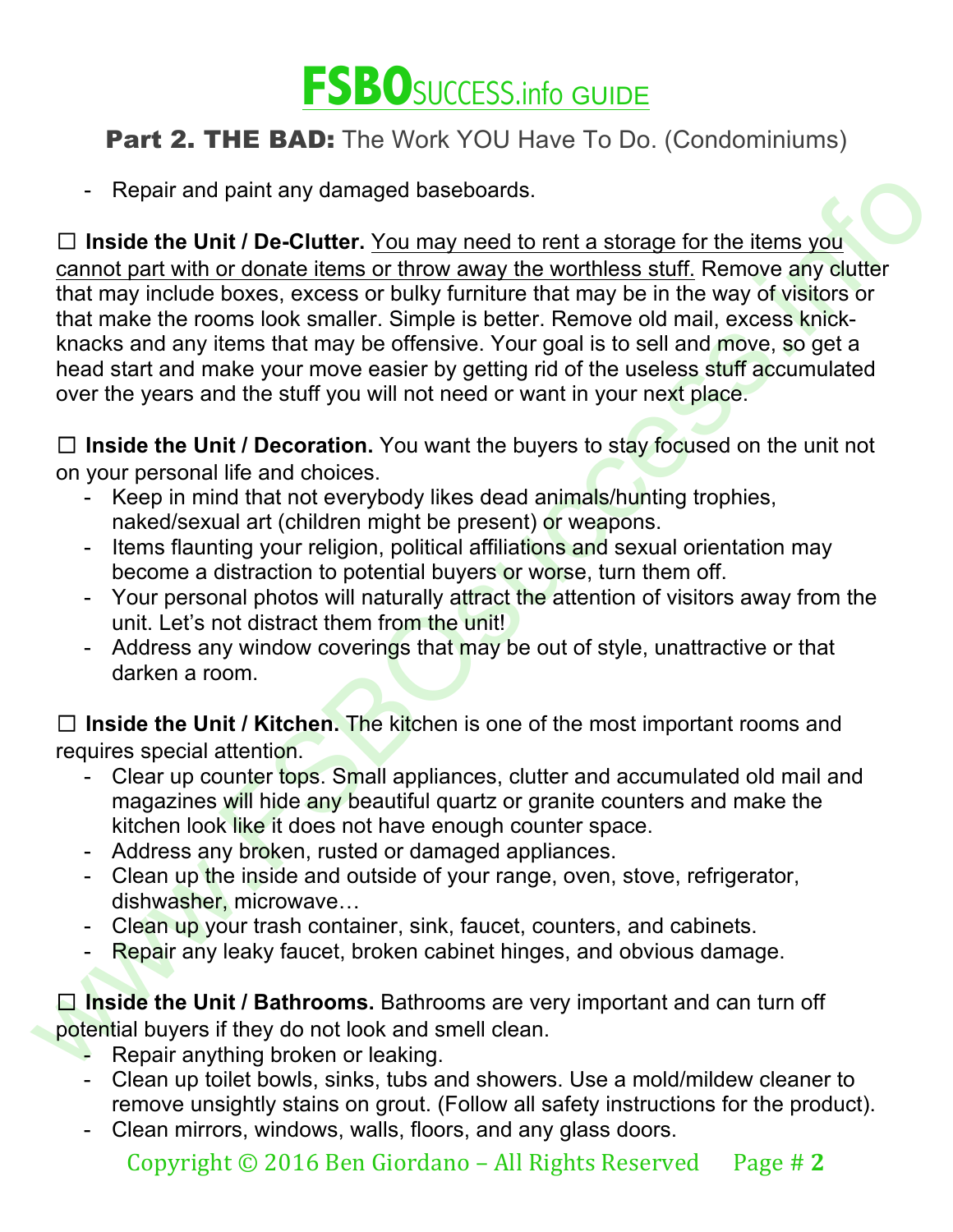

- Replace any smelly, moldy or unattractive curtains.
- Plush floor mats by the sink, shower and toilet are unsightly, unsanitary, and a source of smell. Discard or replace with new ones.

Feplace any smelly, molety or unattractive curatins; encourance and source of smell. Discard or replace with new ones.<br>
Thush floor mats by the sink, shower and toliet are unsightly, unsanitary, and a<br>
source of smell. Dis ☐ **Inside the Unit / Pets.** Remember that not everybody likes pets, some people have allergies, and most people will be turned off by bad smells.

- Repair and paint any areas damaged by pets such as scratched door bottoms, walls, and baseboards.
- Clean and deodorize any areas where pets may have had smelly accidents.
- Throw away and replace any dirty, smelly or unattractive pet beds and furniture.
- If you have cats, clean the litter box in and out or replace it, and use a litter powder that neutralizes odors.
- Minimize the number of toys lying around and replace/get rid of chewed up and disgusting toys.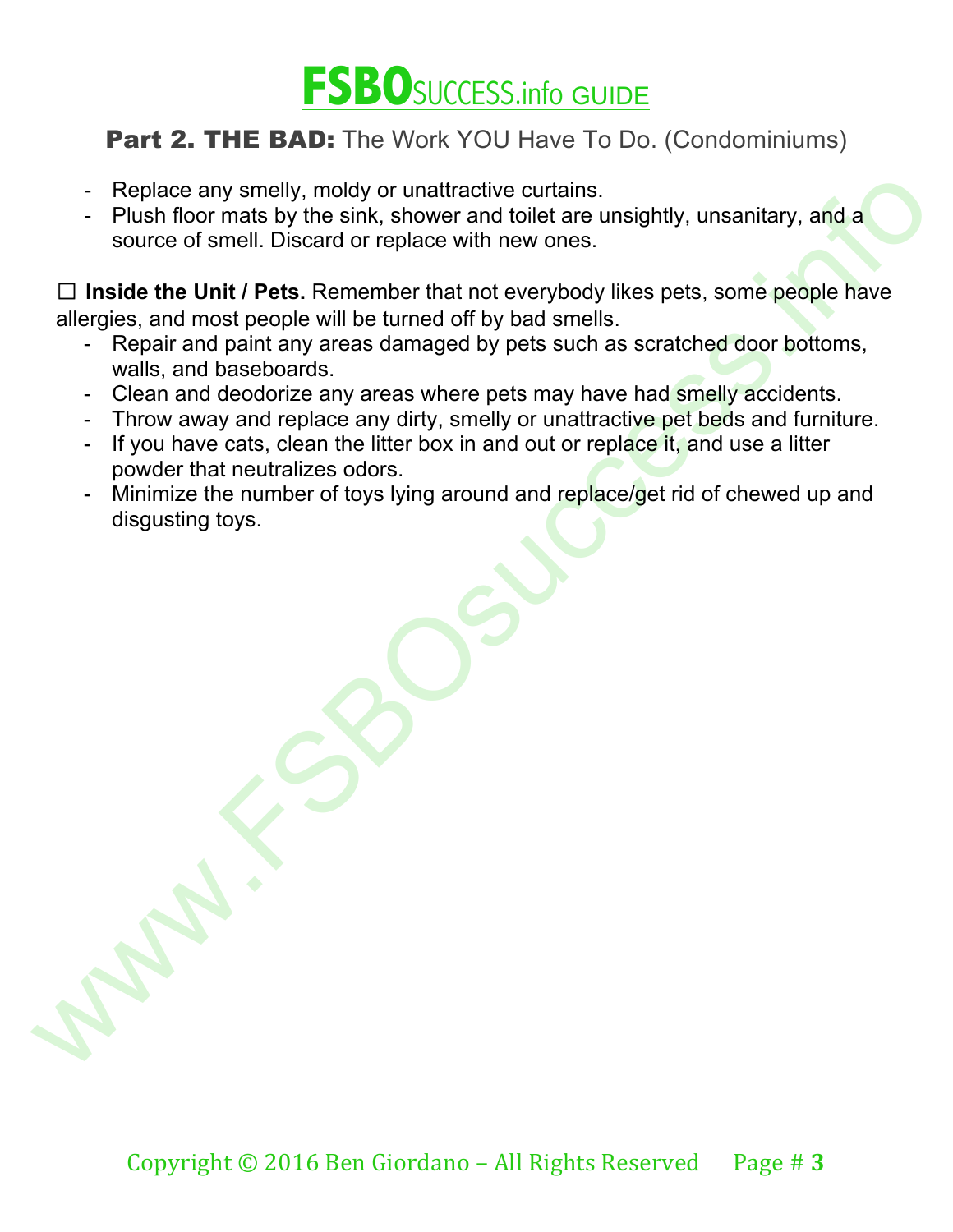

Now that you took care of the unit preparation work, let's move on to the second short Phase 2. Note that you may get guidance for this Phase from the Flat Fee Broker you will select in the next Phase 3. So you might ask the Flat Fee Broker these questions.

#### **PHASE 2/ PAPERWORK & CLOSING AGENT**

Each State may have different requirements as far as the disclosures and contract documents required and your State may impose certain requirements as to who can prepare certain documents and close real estate transactions.

☐ **Paperwork – Determine Who can be the Closing Agent.** In some States only attorneys can close real estate transactions. In most States the parties to a transaction can prepare real estate contracts and documents. In most States there are mandated disclosures that sellers must provide to buyers. Some of these disclosures carry penalties such as the right of the buyer to cancel the contract during a specific review time or if the seller fails to provide these disclosures.

It is best to consult with a local real estate attorney or title company to find out if your State requires the use of an attorney to close or if you can use a title company (usually less expensive than an attorney)

Now that you took care of the unit preparation work, let's move on to the second short<br>phase 2. Note that you may get guidance for this Phase from the Fiat Fee Boker you<br>will select in the next Phase 3. So you might ask t ☐ **Paperwork – Select a Closing Agent.** It is advisable to be prepared ahead of time and select your closing agent whether it be a title company or an attorney. Call several of them and inquire about how much they will charge and what services they will provide you. Ask if they will provide you with all required disclosure forms ahead of time and free of charge. Once you compare the closing agents fees, services and terms; select one.

☐ **Paperwork – Obtain Any Required Disclosures.** Once you have selected a closing agent obtain any disclosure forms you need to fill out and gather all required additional documents.

*For example, in the State of Florida condo owners are required to provide the buyer with a "Seller's Property Disclosure" in which the seller must disclose any defects, violations, or facts that they know of, that may negatively affect the property. In addition, if the property is located in a condominium association, the seller must provide a condo disclosure along with the financials and legal documents of the*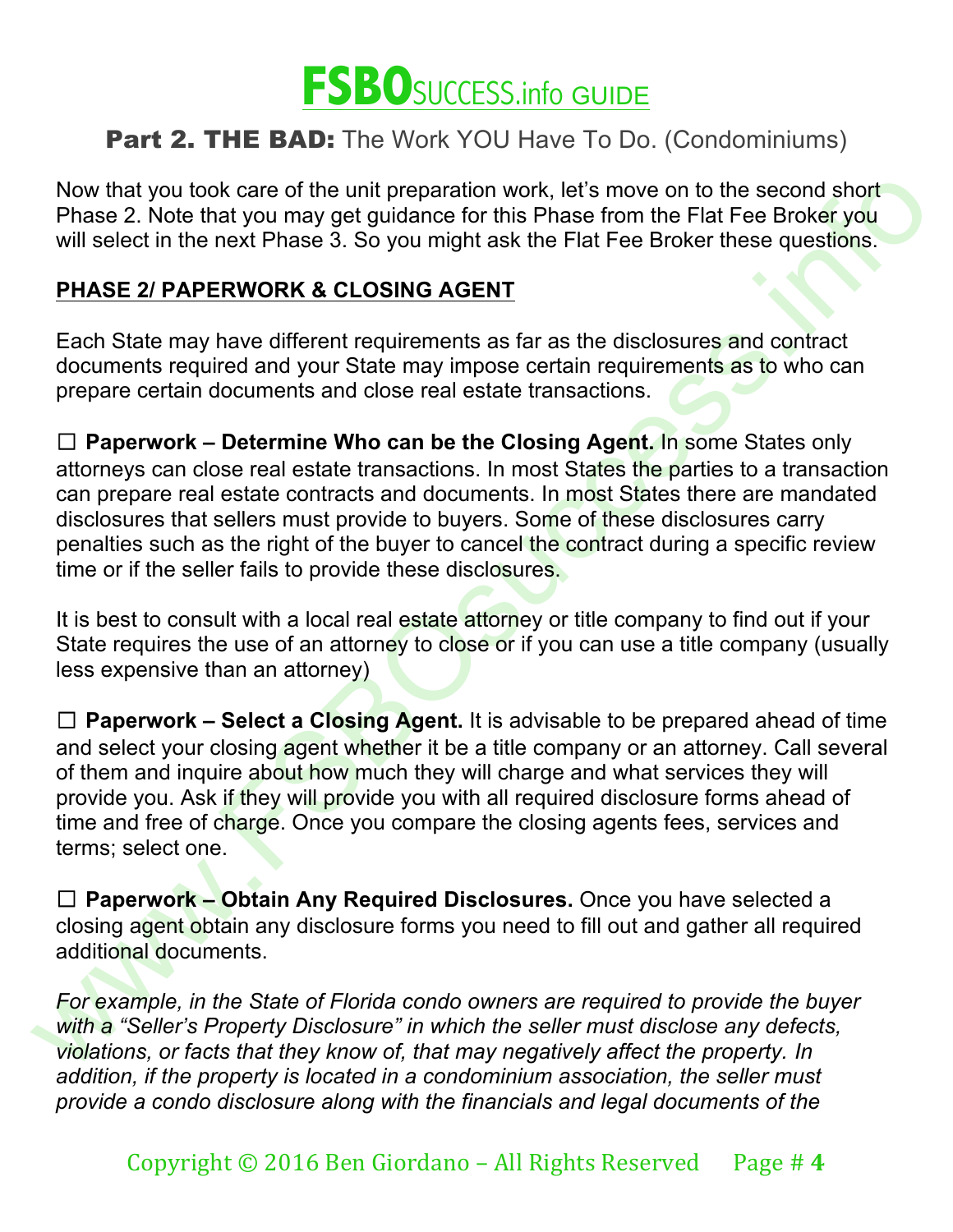

*governing association to the buyer. The buyer has a certain number of days to review and may cancel the contract during this legal review period if they are not satisfied.*

governing association to the buyer. The buyer has a certain number of days to review<br>and may cancel the contract during this legal review period if they are not satisfied.<br>  $\Box$  **Paperwork - Fill Out All Required Disclosur** ☐ **Paperwork – Fill Out All Required Disclosures in Advance.** Be proactive and have any disclosures prepared in advance. Whenever possible, it is better to deal with a buyer who has reviewed and accepted the disclosures preferably before a contract is signed. Why face the risk of a buyer canceling later on in the process because of the disclosures?

☐ **Paperwork – Gather All Required Documents.** Your closing agent should be able to provide you with a list of all documents required for your closing. These may include a full set of condominium documents including rules and regulations and the most recent 2 years of association financials, title insurance, original deed, leases… It is best you start locating them and gathering them early on in the process.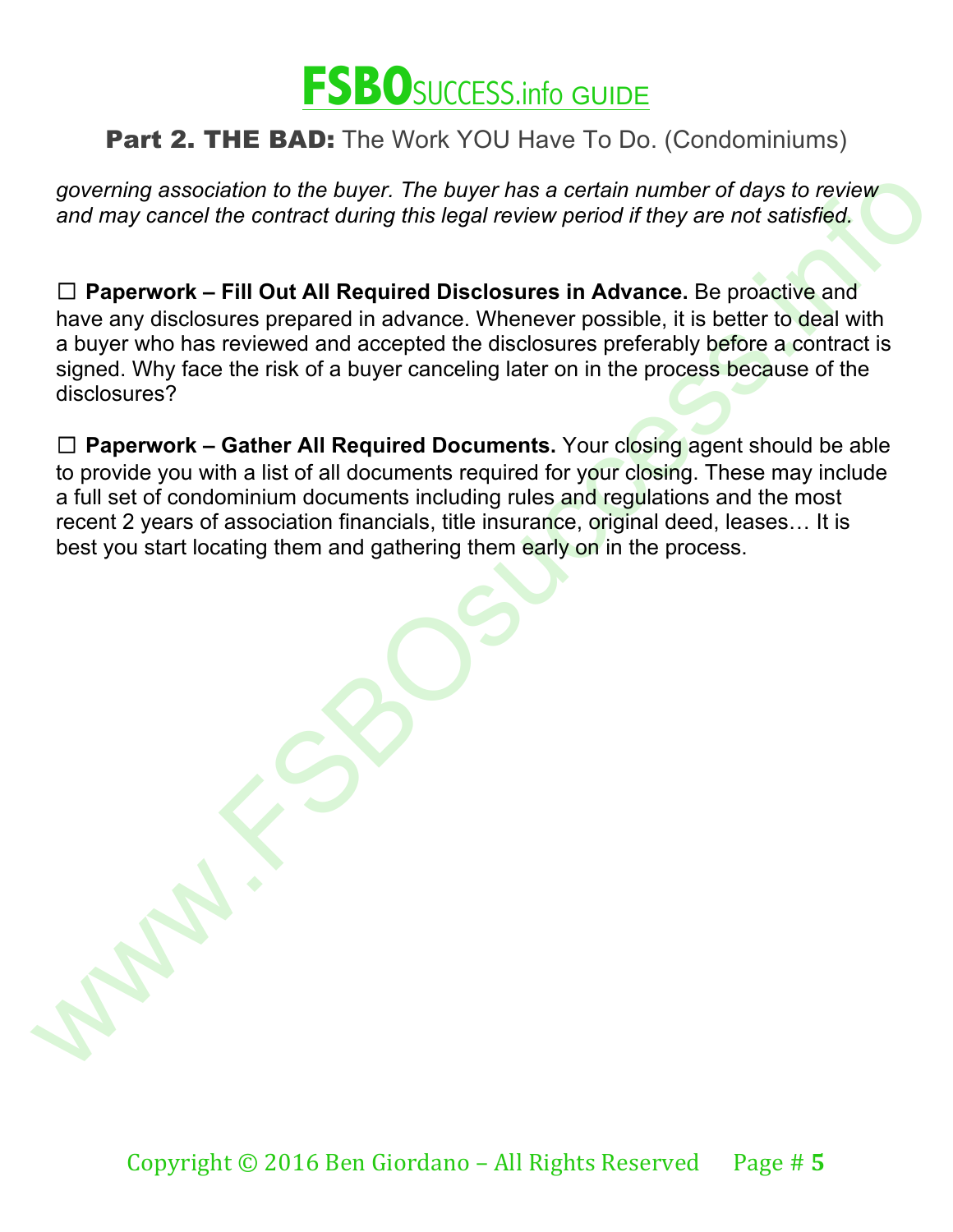

Now that you took care of the unit preparation work, closing agent selection, and initial paperwork; let's address the second most crucial phase of the FSBO work. Phase 3 consists of the most important tasks that a competent professional agent would typically complete to market and attract the ultimate buyer for your condo.

### **PHASE 3/ MARKETING & SHOWING YOUR UNIT**

If you interviewed several real estate agents you may have noticed that their marketing plan ranged from:

1/ The "Bare Bone" marketing plan: take pictures of your property with their phone or camera and input it in the local MLS (Multiple Listing Service). Most MLS will automatically feed your property listing to hundreds of consumer real estate websites including the most popular: Zillow®, Trulia®, Homes.com®, and Realtor.com®. These agents' strategy is based on the premise that since most sales involve another agent bringing a buyer, all they have to do now is cross their fingers and pray for that to happen, and hopefully before their listing agreement expires. Some of these agents will convince you to place a lockbox for easy access and showings.

In most markets you can get this service for under \$200. So why pay any commission to a lazy listing agent?

To

Now that you took care of the unit preparation work, closing agent selection, and initial<br>paperwork: let's address the second most crucial phase of the FSBO work. Phase 3<br>ponsists of the most important tasks that a compete 2/ The "Rolls Royce®" marketing plan. This will include a professional photo-video tour package, a professionally designed brochure, a custom website, accompanied showings, an online marketing plan, buyers' agents campaigns, open houses, proactive follow up after showings... The more expensive the property, the higher the sellers' expectations will be. Agents who provide this level of service typically deal with high end properties where sellers are used to and prefer paying fees to professionals to take care of whatever needs they have. These sellers are ok with the real estate agents involved in the sale of their property sharing a commission in the hundreds of thousands of dollars and sometimes in excess of \$1,000,000. These sellers will not be caught dead going the FSBO route. Their time is better spent doing something else.

So if you are reading this guide, it is safe to assume that your property is in the low to mid-price range, which would lend itself more easily to a FSBO program, especially in a seller's market or if it is located in a high demand building.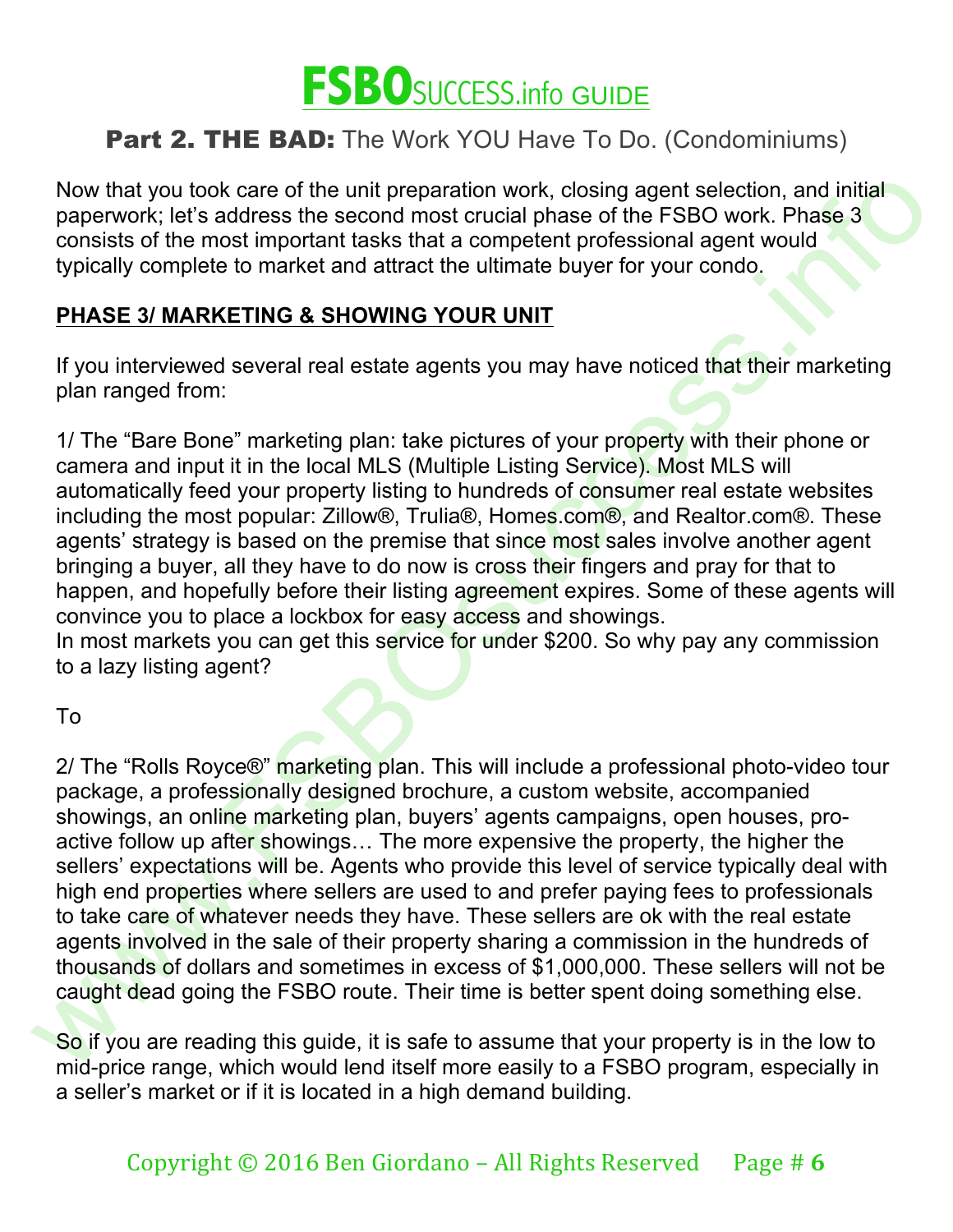

As a homeowner going the FSBO route you cannot be expected to learn how to implement complex online marketing campaigns and off-line targeted print campaigns. Therefore, this guide will only give you the most crucial marketing tasks you should implement to maximize your chances of selling. Here they are:

□ **Pricing your Unit.** Even if you hired the best agent out there, a grossly overpriced unit will not sell no matter how much is spent on marketing and no matter how skilled the agent is. Making that mistake will pretty much guarantee a bad FSBO experience. How can you properly price your unit? You have several options:

- Pay for a professional appraisal. If your unit has unique features and there are no similar units that have recently sold or currently for sale in your building or comparable buildings, then the best route is to get a professional appraisal for a few hundred dollars and use it to justify your price to any buyers.
- Interview a few real estate agents who are active in your area and ask them to provide you with their opinions of value.
- Do it yourself by researching recent sales in your building and comparable buildings on your County Assessor's website.
- Do it yourself by looking at your neighborhood on Zillow.com and viewing all the sales and their pictures and descriptions if available. When compared to County Assessors' websites, Zillow.com has the major advantage of storing pictures and descriptions of past sales.

As a homeowner going the FSBO route you cannot be expected to learn how to depend<br>implement complex online marketing campaigns and off-line targeted print campaigns.<br>Therefore, this guide will only give you the most cruci ☐ **Marketing – Get Professional Photography.** Most buyers are online and will make the preliminary decision to see your unit based on the pictures they see. Why sabotage your efforts if you have already spent time, effort, and money in Phase 1 of Unit Preparation? If you are a good photographer and know how to do HDR photography and in-fill flash photography, then take your own pictures. Otherwise, go to Google.com and search "professional real estate photography in (your town)" and you will most likely find several providers priced under \$200. (Unless you are in a small town or remote area…). This is a small investment that pays exponentially. No buyer wants to look at dark, crooked or close-up pictures of walls, furniture...

Professional photographers use high quality cameras and wide angle lenses to show more of a room with vivid colors. That being said, if you skipped Phase 1 of this guide, then professional photography will only show more clearly the mess, clutter, decoration and defects of your unit…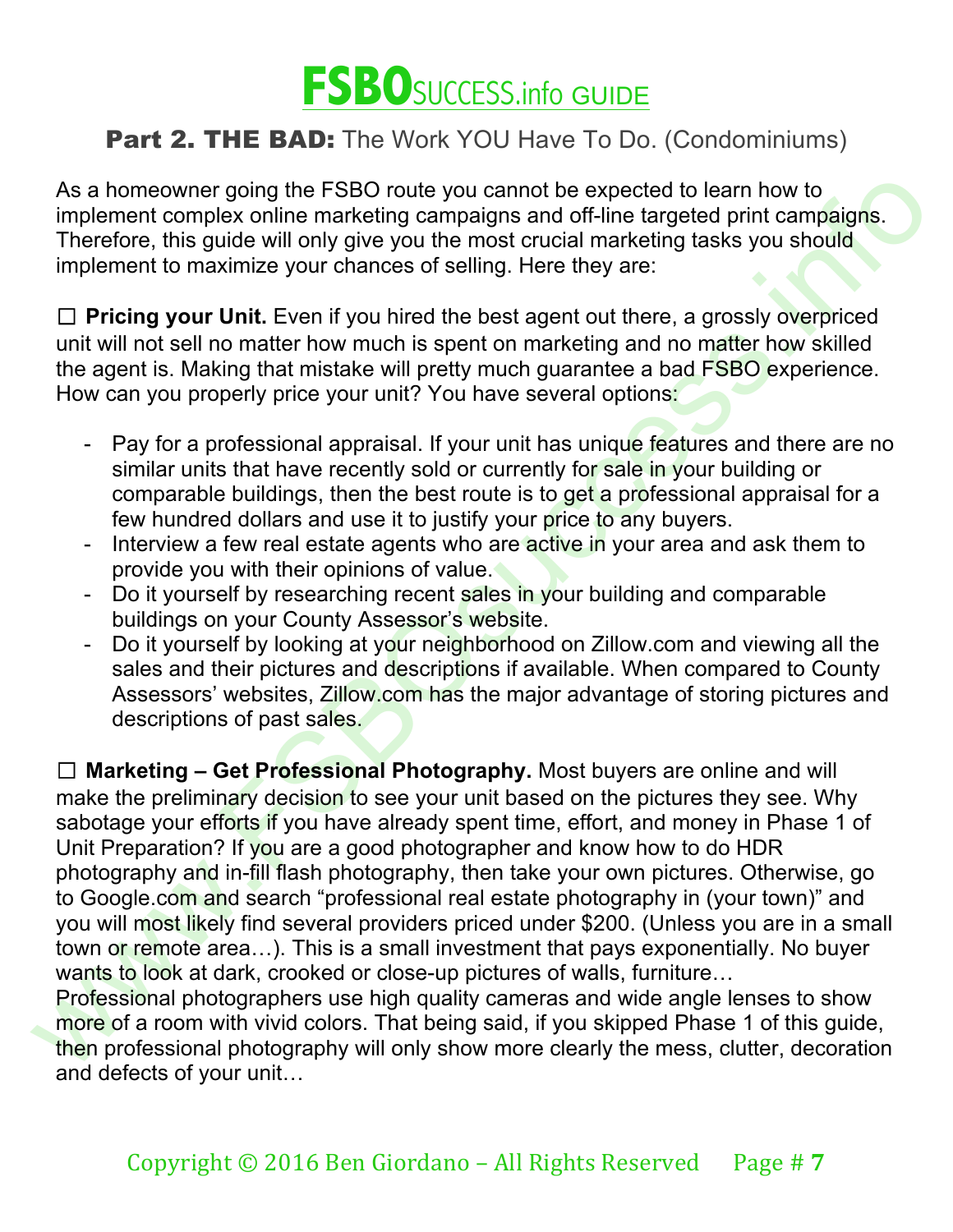

□ **Marketing – Select a Local Flat Fee Broker.** In most metropolitan areas you should be able to do a Google.com search with "Flat fee MLS broker in..." or "Flat fee broker in…" and get results. Contact them and compare what they charge and what, if any services, they might provide. Make sure your property listing will appear on the major consumer real estate websites including: Zillow®, Trulia®, Homes.com®, and Realtor.com®. Some Flat Fee Brokers may offer add-on items such as sign, photography, electronic lockbox, brochure, offer negotiation, disclosure forms…

☐ **Marketing – Write a Description of Your Unit and Building Benefits.** Nobody knows your unit, building and area better than you. So write a short description of the major features and benefits of your unit, building and area. Give this short description to the Flat Fee Broker to include in your listing description.

 $□$  Marketing – Soloci a Local Flat Fee Broker. In most metropolitan areas you<br>
should be able to do a Google.com search with "Flat fee MLS broker in..." or "Flat fee<br>
broker in..." and get results. Contact them and com ☐ **Marketing – Decide on Times and Days for Showings with the Goal of Making Showings Easy and Convenient for Agents and their Buyers.** Have a clear schedule of the days and times you or whomever will be available to show your unit. If your unit is vacant, you may consider placing a lockbox for easy access. An electronic lockbox with showing agent tracking is better. If your building has security, the front desk may release the key/provide access to agents called in advance (Your Flat Fee Broker might provide the call ahead service and lockbox for a small fee)

☐ **Marketing – Decide on a Commission to the Buyer's Agent.** Consult with your Flat Fee Broker to find out what is the customary commission range in your market and offer a competitive commission, since you are saving on the listing side. The last thing you want is agents working with qualified and ready buyers not showing your unit because the agents feel the commission is too low compared to what your neighbors are offering.

☐ **Marketing – Read and Understand the Flat Fee Broker Agreement.** Your selected Flat Fee Broker will provide you with a written agreement disclosing the extent and form of their representation; the limited services provided to you, and other general terms and conditions applicable to your agreement.

☐ **Marketing – Clarify Who Gets Buyer Leads.** A very important question to clarify in writing is whether the Flat Fee Broker will give you all buyer leads or whether the Broker will keep those buyer leads for themselves to earn the buyer's agent side of the commission if one of these buyers buys your unit.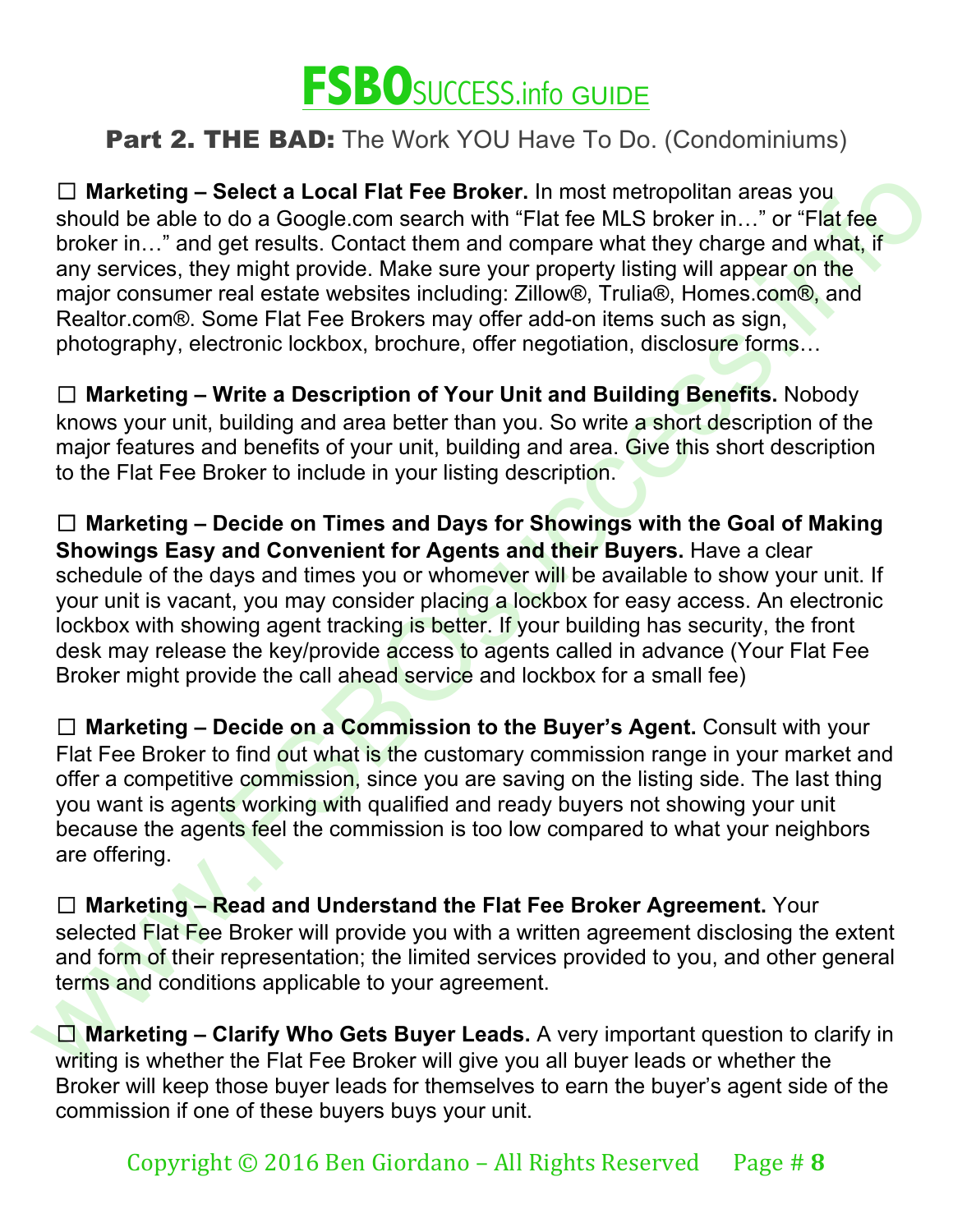

☐ **Marketing – Clarify What Happens if you Bring a Buyer.** Another very important question is to clarify in writing if you owe a commission to the Flat Fee Broker if you bring a buyer. This is important because you probably do not want to pay a commission if you find a buyer for your unit.

☐ **Marketing – Provide the Flat Fee Broker with the Needed Info.** Provide your selected Flat Fee Broker with the photos, description, commission amount/rate, showing instructions and any other information they required from you.

**Marketing – Check the Flat Fee Broker's Work.** This step is crucial to ensure you got what you paid for. Here is what you need to do:

□ Verify the MLS Listing. Request the Broker sends you a link to the full listing as it will appear on the MLS. Now you can check that all the pictures are there, and your description, showing instructions, commission, and the unit's factual data are accurate.

 $□$  Marketing – Clarify What Happens if you Bring a Buyer. Another very important<br>question is to clarify in writing if you owe a commission to the Fial Fee Broker if you<br>toring a buyer. This is important because you pro □ **Verify Your Unit is Online.** Perform this step if your plan with the Flat Fee Broker included online syndication. Go to the major consumer real estate websites: Zillow®, Trulia®, Homes.com®, and Realtor.com®... and search your address to make sure your property appears properly. Report any issues to the Broker so they can fix them.

□ Check that Any Other Services You Paid For were Provided. If you paid the Broker for any basic or optional services, check that they were all provided.

**Marketing – Other Advertising.** The following are additional ways of advertising your property locally to prospective buyers:

☐ **Property Sign.** Most condo buildings do not allow for sale signs. But if you can put a sign, ask your broker to put it up or order and pay for a professionally designed sign.

☐ **Local Community Newspaper(s) and Website(s).** If you are in a community or town that has its own community newspaper and/or website, it might be very

Copyright  $\odot$  2016 Ben Giordano – All Rights Reserved Page # 9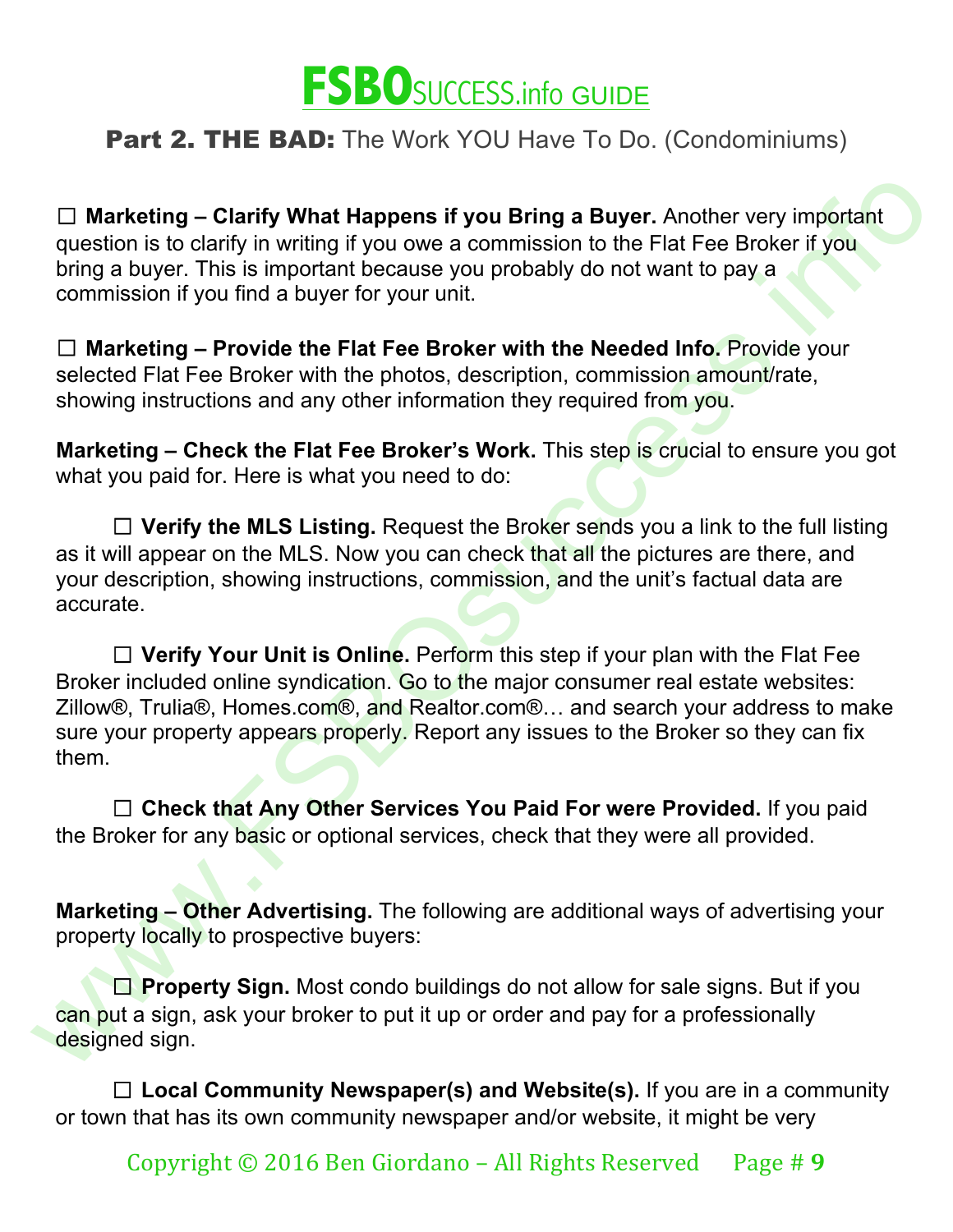

beneficial to advertise your property there. Most buyers interested to buy in your area will get a copy of the local newspaper and visit the community website for local information, including listings and local real estate agents. This is especially true for small towns, rural areas, and suburban areas.

beneficial to advertise your properly there. Most buyers interested to buy in your area information, including listings and local real estate agents. This is especially true for install trowns, rural areas, and suburban ar ☐ **Open Houses (if allowed by the building).** Experienced agents hold open houses to try to attract buyers looking in the area and neighbors who might become sellers. The potential buyers rarely end up buying the property they visit. You see, most buyers looking around on their own are either in the beginning stage of the buying process and not ready to buy now; or they are buyers who know what they are doing and looking to get a deal at a discount from what they may perceive as being a desperate owner. If you have the patience and free time to hold open houses and let unqualified strangers in your unit, then go ahead. That being said, take some precautions to prevent theft of your valuables by criminals targeting open houses. Qualified buyers usually work with a buyer's agent because they want a professional on their side.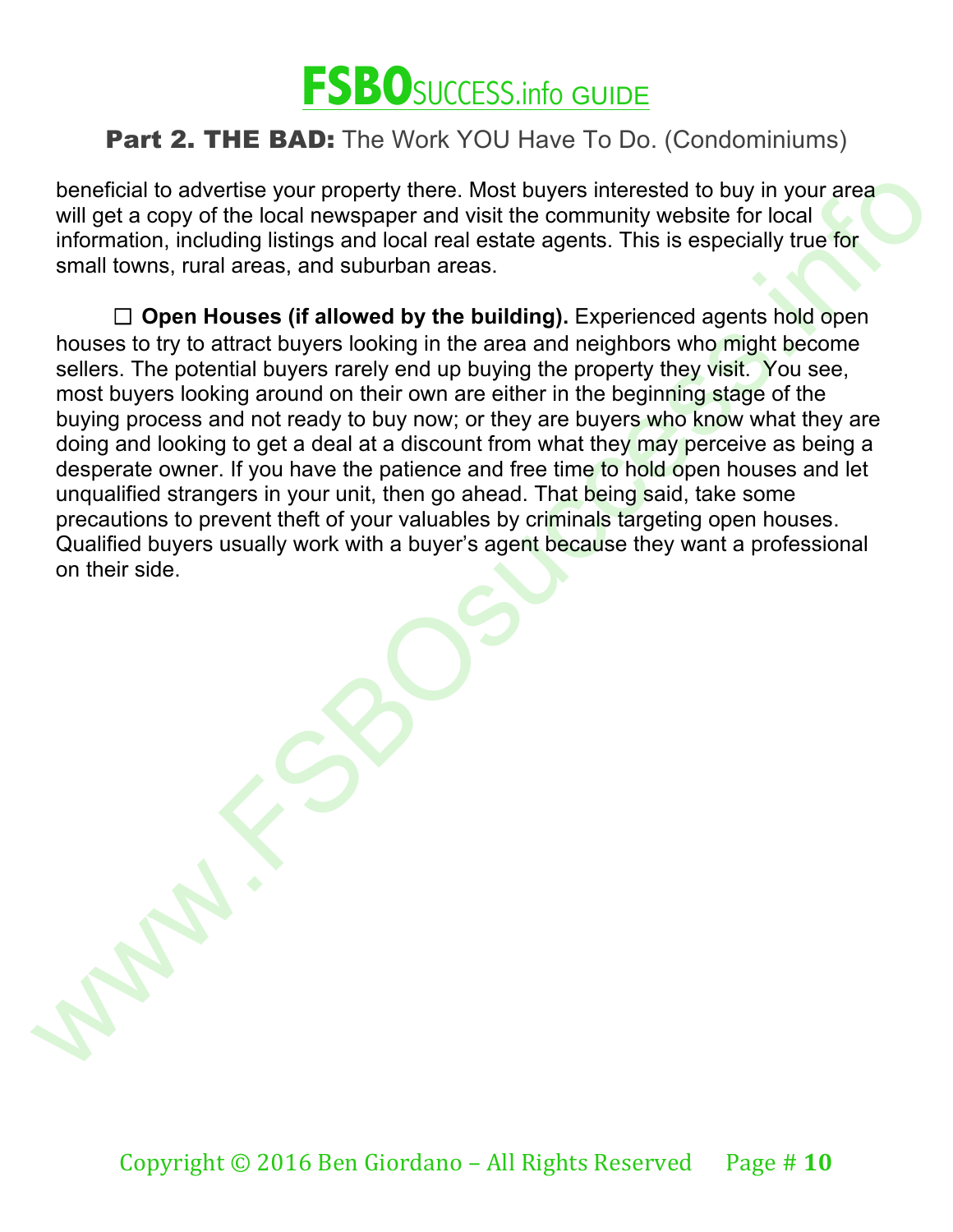

#### **SHOWING YOUR UNIT**

1/ If you want to show your unit in person because you can do a better job than the buyer's agent who has never seen it before; then the following tips will be very helpful:

□ **Be Friendly, Welcoming and Smile.** The buyers might already feel uneasy about meeting the owner and having the owner show them around.

SHOWING YOUR UNIT<br>
1/ If you want to show your unit in person because you can do a better job than the<br>
buyer's agent who has never seen it before; then the following tips will be very helpful:<br>
1) Be Friendly, Welcoming a ☐ **While Showing, Instead of Pointing to the Obvious, Emphasize any Unique Features and Benefits your Unit Offers.** These may include any of the following: recent renovations, high grade and unique finishes, hurricane protection features, a new central air conditioning unit, a new water heater, any air or water filtration system(s), double pane insulated windows, recessed LED lighting, a central vacuum system, any smart home features, built in home theater wiring and components…

□ **Clean and Prepare the Unit.** You only get one chance to make a good first good. Make sure the unit is clean, open windows and aerate it to remove any stale smells, turn all the lights on, open all blinds/curtains, turn off any TVs (low volume soft/neutral music is ok), make sure all beds are made, put away dirty laundry, put down the lids of all toilets. Adjust your thermostat so the unit is comfortable.

□ **Guests and Children.** If you have children or quests in your unit, it is best to have them stay all together in one large room or outside while you are showing. Most buyers get very uncomfortable looking inside a room while it is occupied and some will actually refuse to go in and say something like "It's ok, I can see from here". If several of your rooms are occupied, most buyers will feel they are intruding and would want to get out as quickly as possible. Not really your objective for a showing. Right?

□ **Pets.** Some dogs are quiet and will not bother visitors. Others will be hostile or bark to no end or jump on visitors. You know your dogs so put away any hyper friendly, loud or aggressive dogs in cages or have someone take them for a walk (weather permitting). Put away pet toys. Clean any litter boxes. Don't assume the buyer of your unit will be a pet person. Some people are allergic to pets, some people never liked them, and some people are scared of dogs. Don't let your pets sabotage your sale.